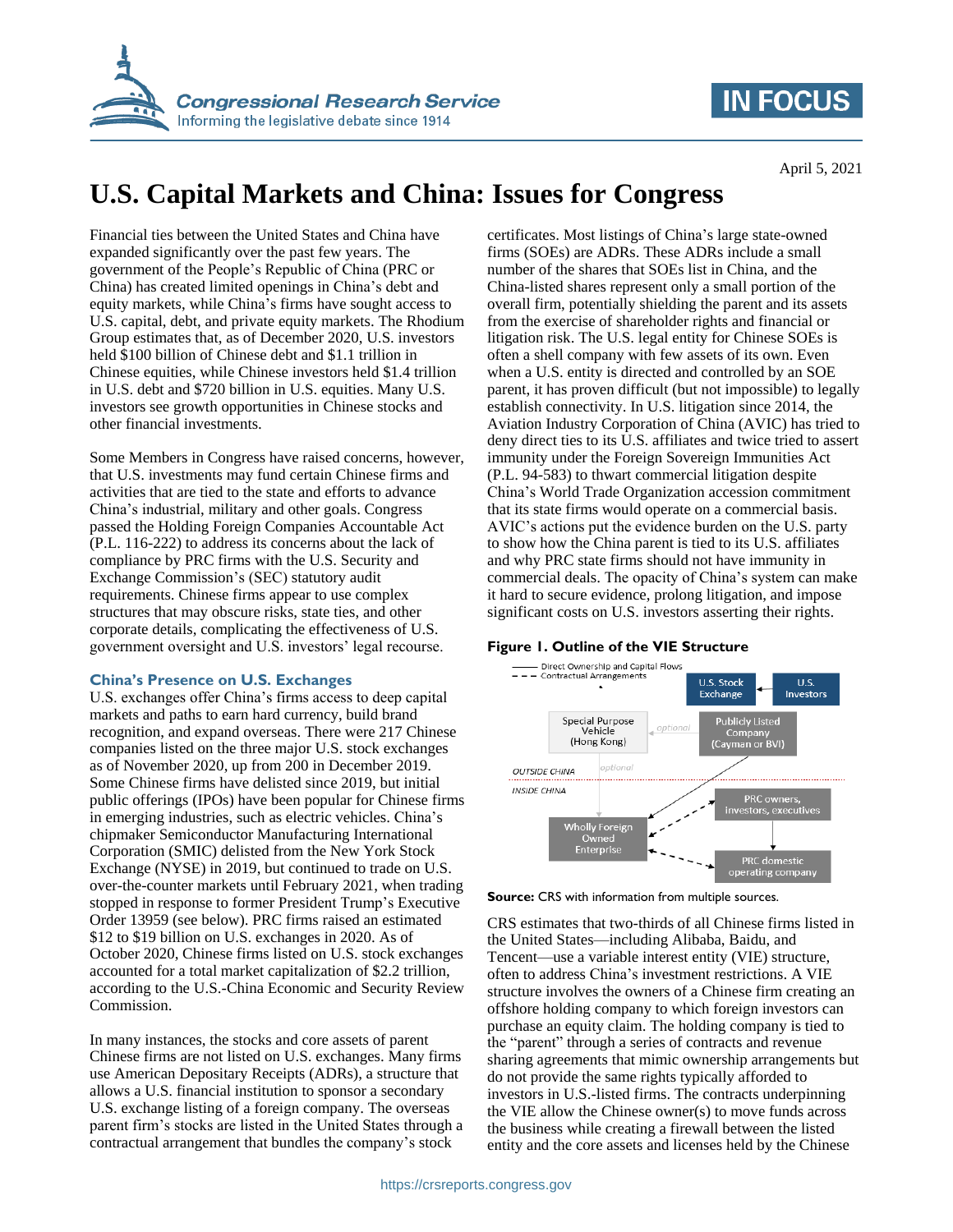owner. VIE arrangements appear to have no definitive legal standing in China, which may leave U.S. investors without recourse. SEC 20-F disclosures by some firms acknowledge the risks of VIEs because they are incorporated offshore, conduct most operations in China, and have executives who reside outside the United States. Some Chinese VIEs have reduced U.S. shareholder value, including for large corporate investors, by shifting business licenses and issuing off-the-books bonds. In 2010, for example, Alibaba cut out Yahoo (a 43% stake investor) in its spinoff of the online payment firm Alipay to a separate VIE, controlled by its chairman Jack Ma. In February 2021, global investors reportedly also had no alternative exit strategy or legal rights for an estimated \$10 billion invested in an offshore shell company after the Chinese government suspended Ant Financial' s \$34.5 billion IPO in Shanghai and Hong Kong.

#### **Disclosure and Auditing Requirements**

While most Chinese firms are required to file an SEC 20-F annual report for foreign issuers, there are exemptions on specific disclosure requirements, particularly for ADRs. The SEC relies on China's reporting and disclosure rules, which are less extensive than U.S. requirements. Disclosure of shareholders and operations may present a conflict of interest for Chinese firms with government ties. The Chinese government prohibits the Public Company Accounting Oversight Board (PCAOB)—a nonprofit entity created by Congress that oversees audits of U.S.-listed companies—from inspecting the work of auditors based in China and Hong Kong. The inability of the PCAOB to confirm the financial health of U.S.-listed Chinese firms exposes U.S. investors in these firms to substantial risk. In June 2020, NASDAQ delisted Luckin Coffee after it was found to have fabricated sales. The Holding Foreign Companies Accountable Act (P.L. 116-222) requires firms to disclose state and military ties and a delisting from U.S. exchanges if the PCAOB cannot inspect a firm's auditors for three consecutive years.

### **Figure 2. Select U.S. Funds' China Stock Holdings (June 2020)**



**Sources:** CRS with data reported in Caixin, Citic Securities, and Bloomberg.

#### **Mutual Funds and Indices that Include PRC Firms**

Five major index fund providers include PRC bonds and Ashares of firms listed on China's exchanges. U.S. pension funds have China exposure through these indices and direct holdings in Chinese firms. U.S. funds seek China exposure with an eye to potential higher returns but some in Congress and the U.S. government are concerned about potential risks. **(Figure 2).** In July 2020, the SEC issued an alert about U.S. exposure to China's financial markets. In May 2020, the U.S. government's Thrift Savings Plan board deferred implementing a decision to tie its international

fund to an index that includes Chinese firms in response to pressure from Congress and the Trump Administration.

#### **Military-Tied Firms**

In November 2020, the Trump Administration issued Executive Order 13959 to prohibit U.S. persons (including financial services firms) from investing in Chinese firms with military ties. Several funds initially removed certain Chinese firms from their indices, and the NYSE moved to de-list three PRC state telecom firms. Since January 2021, the U.S. financial sector has challenged the scope of the order, including corporate nomenclature and whether listed firms are tied to their China parent; Morgan Stanley said it would launch parallel indices to retain stocks in question, Also in January, the Biden Administration announced a three-month stay to review the order. Since June 2020, the U.S. Department of Defense (DOD) has identified 44 PRC military firms operating in the United States under reporting requirements established in the FY1999 National Defense Authorization Act (NDAA) (P.L. 105-261). DOD's list is not exhaustive, and is viewed by some experts as a first step in addressing U.S. commercial ties to PRC firms of concern. In the FY2021 NDAA, Congress reauthorized and bolstered requirements for DOD to identify and report on Chinese military firms.

#### **Issues for Congress**

To address its concerns, Congress might consider the potential costs and benefits of whether to:

- Expand U.S. government review and reporting on Chinese firms with state and military ties and related U.S. investment restrictions.
- Examine China's role in other areas—such as private equity and debt financing—to assess the costs and benefits of U.S. exposure and strategic implications.
- Consider additional due diligence and liability requirements for U.S. actors that represent Chinese firms; potentially seek for the SEC to further investigate and verify the accuracy and completeness of the information provided and to issue regular alerts on China investments.
- Strengthen disclosure requirements—including for investment risk and beneficial ownership—to account for state ties, opacity in China's system, complex corporate structures, and limited legal recourse. Such measures might include requiring that all firms, including ADRs, file a 10K equivalent with complete details about ownership, shareholding, and corporate ties; b) issue quarterly reports and timely updates on major changes; and c) provide separate unconsolidated financial statements for VIE contracts and controllers.
- Require Chinese firms to establish a U.S. legal presence directly tied to its China parent; b) hold ultimate beneficiaries in China legally accountable for listed firms; and c) require Chinese firms to place a significant deposit with U.S. regulators in the event of litigation.